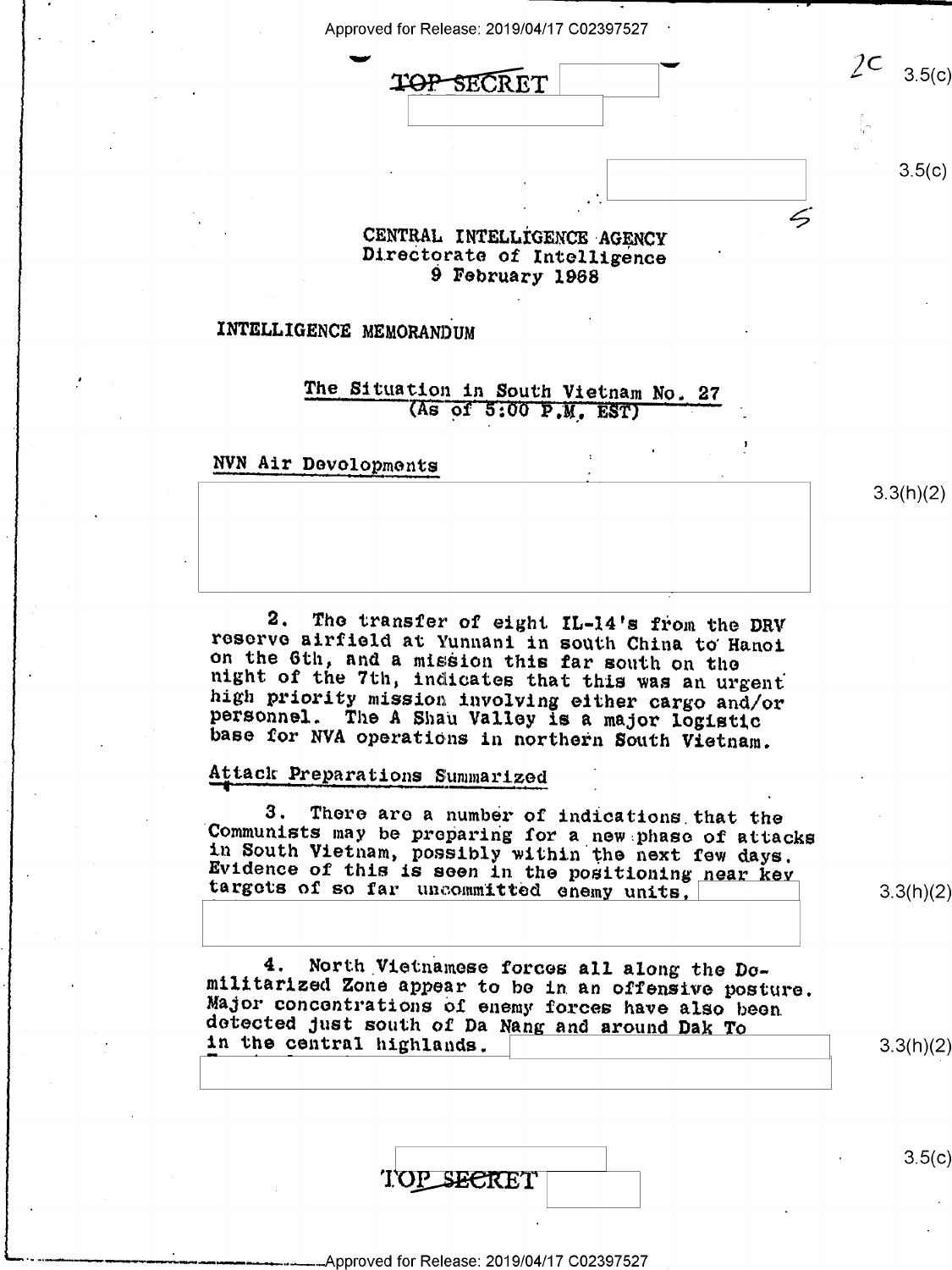Approved for Release: 2019/04/17 C02397527

TOP SECRET 3.5(c)

I . -

 $3.3(h)(2)$ 

 $3.3(h)(2)$ 

n

,

5. To the South, elements of the North Viet-<br>namese 7th, and the Viet Cong 5th and 9th Divisions<br>are operating some distances from their normal base<br>areas and are in a position to strike key US installa-<br>tions in contral I force against Saigon. \

6. A number of enemy prisoners and documents<br>captured since late fall have indicated that the<br>"winter-spring" offensive would have a second phase<br>lasting through March. Several prisoners taken in<br>the recent fighting have c

## Communist Objectives

B. Interrogation of prisoners captured in the<br>recent Viet Cong attacks on populated centers con-<br>tinues to indicate that most of these soldiers actually<br>believed that their attacks could succeed, that<br>failures would be min Y

9. The latest group of Viet Cong prisoners to<br>contribute to this picture of Communist intent was<br>captured in the battle of Ploiku city. Many of these<br>men were hardcore Communist party members of long<br>term standing and one

 $2 -$ 

TOP SECRET

 $\frac{1}{\sqrt{2}}$  s.5( $\sigma$ )